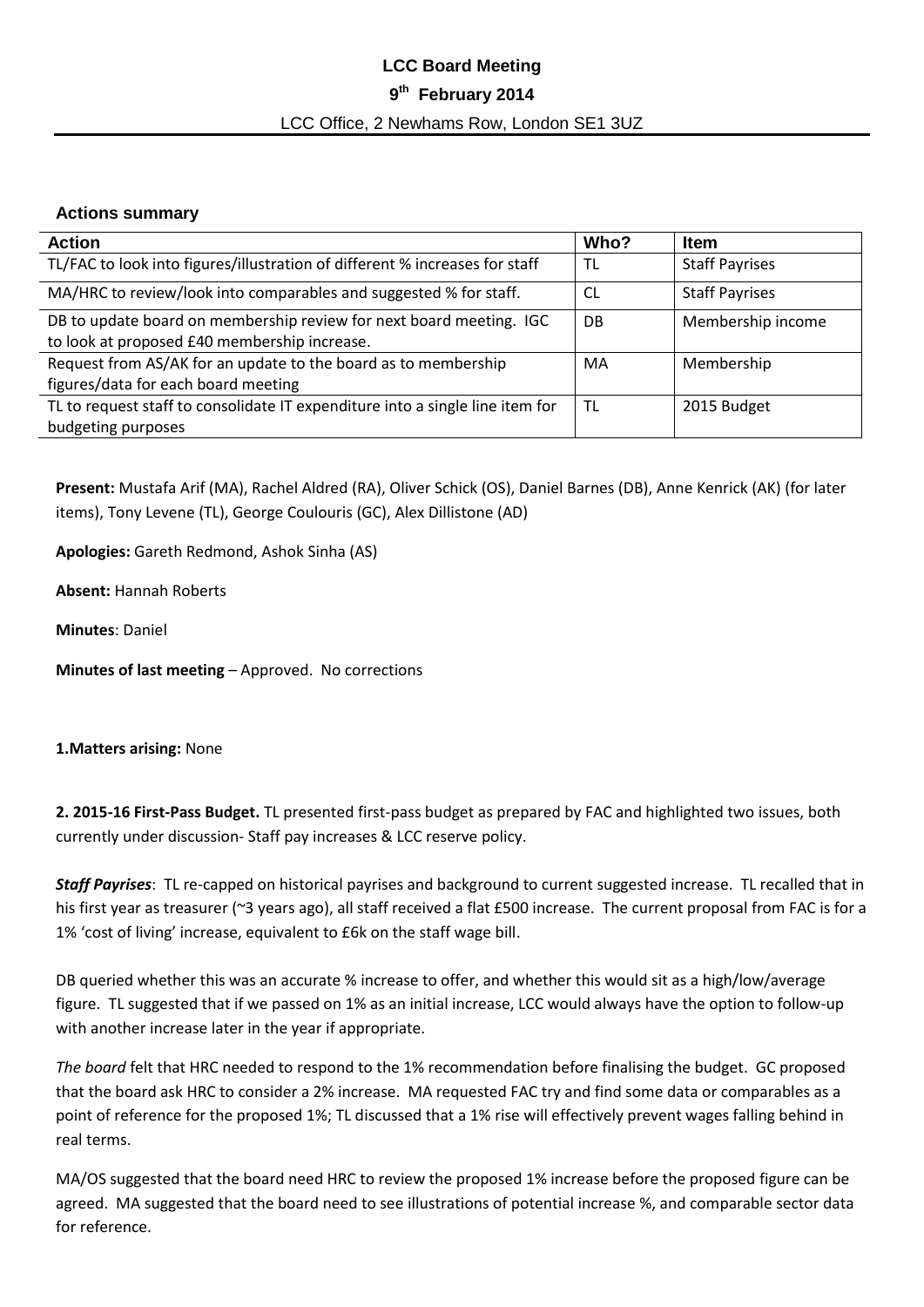TL questioned whether finding out other charities pay more than the proposed 1% would affect our decision (being based on affordability).

*Reserves Policy*: TL recapped and explained the current LCC reserves policy. This years reserves are around £130- £135k. If the current policy is maintained, next years contribution to reserves would be around £165k. Current LCC income is less grant-funded than previous years- and as such is less certain over the course of the financial year.

TL discussed that we will need to find ~£30k if we are to maintain the current reserves policy; this effective increase being roughly equivalent to 1 member of staff.

TL discussed concept of charities holding reserves; that some charities such as Barnardos (for example) need to offer a *continuous* service, and reserves funds exist to ensure this service can continue. The LCC's operations do not depend upon a continuous provision of service in the same sense.

DB questioned how many times the LCC had ever had cause to draw down upon its reserves. TL thought this was about twice in ten years (most recent being the gift aid, the other being a legal action).

TL advised that as a point of consideration, FAC were preparing a paper to discuss the reserves policy and revised guidance on reserve levels.

RA agreed that it seemed sensible to reduce reserve levels as suggested to TL. The board agreed to await the incoming paper from FAC before making a decision on this point.

TL discussed that our current reserves levels were set to allow the LCC to continue functioning for 3 months in order to wind up the organisation. MA suggested that if the reserves were reduced we would need reassurances that the organisation could downsize in an orderly way. TL discussed that we could consider 'default' as an exit strategy if all income ceased.

TL summarised that the board had a choice to decide upon; continue with current policy and find £30k saving, or reduce reserves.

MA raised the issue of local groups and their reserves. DB queried whether we could count this as part of our central reserves as previously discussed. MA clarified that in a default situation, all LCC bank accounts would be frozen and assets considered- including the local groups. GC/OS suggested this situation should be clarified with the local groups to avoid any issues down the line. OS noted that Hackney cyclists generate and hold funds generated outside of 'normal' LCC activities- such as their recent Burns night event (raising ~2k).

On discussion of whether there were any further issues with this item, GC noted that there was no provision for IT as a line item within the budget. TL clarified that currently IT is spread within each operational area, but had been factored in. GC requested that this could perhaps be accounted as a centralised item to better monitor the budget. TL suggested this would be up to the individual staff members responsible, but should be discussed.

OS noted that he was concerned to see membership income down on target from the previous year. TL reaffirmed that the income target was approximately level, bit the reduction in gift aid had reduced the target. OS requested that the board be updated on membership numbers in time for each board meeting.

The board discussed the current membership price level, and a move to £40. GC discussed that he would be concerned if this was the case. OC/DB agreed, and expressed concern over the psychological barrier this might breach. DB agreed to an action for IGC to update the board with regard to the membership review and pricing for the next financial year before the passing of the full budget.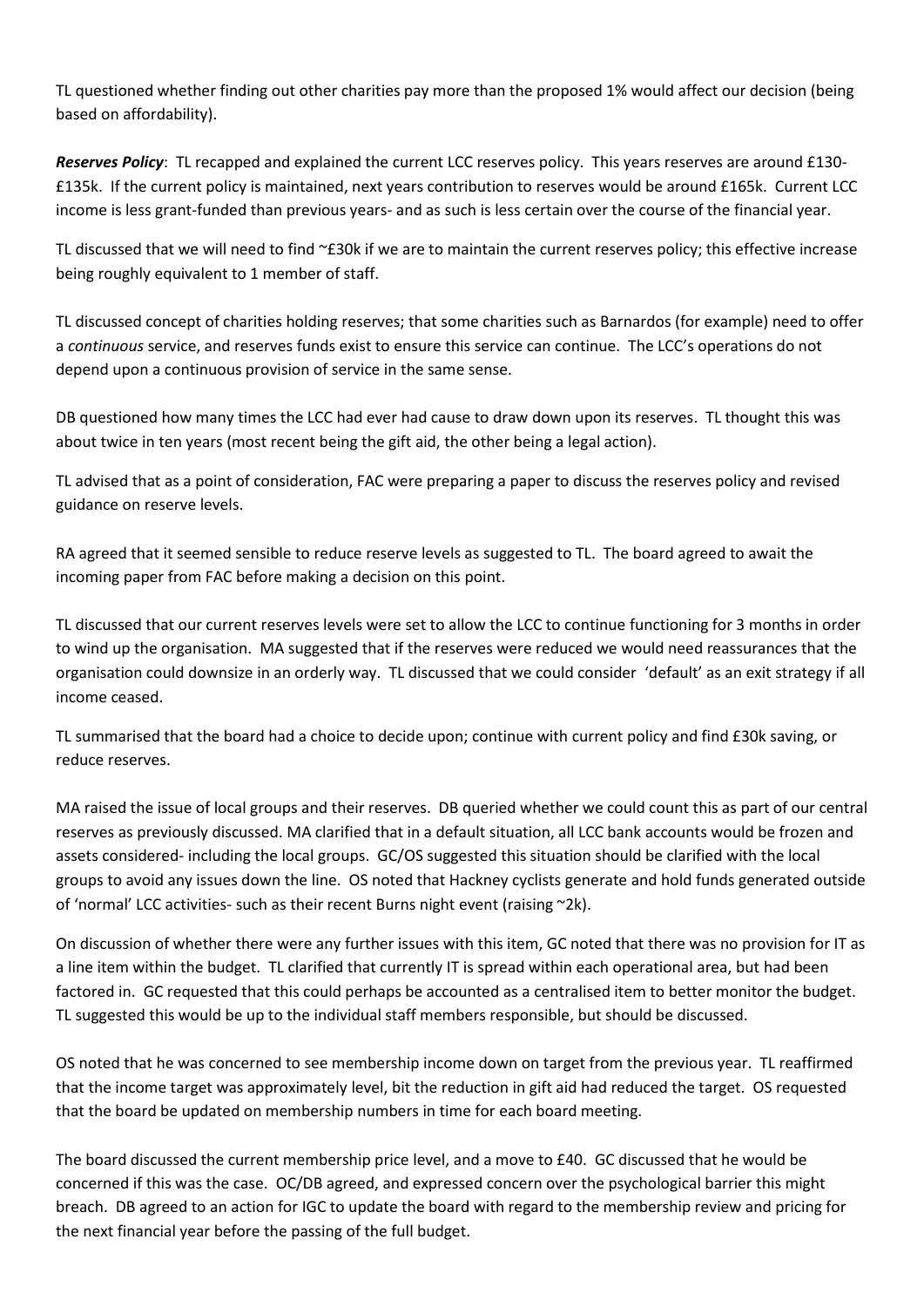**3. IT Working Group (MA & GC).** MA discussed with GC that a paper is being prepared to discuss further the IT requirements for the organisation. TL again reaffirmed that budget for IT does exist, but is held within core funds for each area of the business. GC argued for not 'burying' IT, and for creating a single holding place for all IT expenditure. GC conceded it would be easier to discuss this once the *IT working group* prepare their paper.

TL expressed that FAC/the board need to understand what the paper will require if it is to be considered in the budget. MA requested that all IT items be consolidated into a single line item- TL advised this request would be made with the staff team. TL agreed to an action on this item.

**4. Ratifying CAM Amendments (MA).** MA talked the board through the highlighted amendments to the current strategy document, as previously discussed during the away day.

OS suggested he could not accept the last bullet point. RA felt that maintaining a *minimum* standard was useful, OS countered that me contested the overall point and concept not just the wording. MA explained the benefit of maintaining minimum standard or benchmark that could be used to reference any plans or work. RA followed by explaining the current standards assessment spread sheet tallies a score from a range of possible values, but does not rate or review a scheme beyond this. There are no suggested minimum accepted values.

OS discussed how setting minimum standards could act against us with TFL. TL countered that having minimum standards helps members better engage with consultations and councils when evaluating proposals. Discussed the importance of having a quantified minimum. GC supported this point, but expressed the view that the LCC should have its own independent set of standards, potentially borrowing from the LCDS.

RA explained the usefulness of working with the TFL LCDS. OS raised the view that more training was required for local groups, not standards. MA discussed the need to quantify what an 'acceptable' standard was when engaging with TFL. AK asked what alternative OS would suggest? MA discussed that under the current assessment, a 0 score is still possible (and acceptable) to TFL for an evaluation. The LCC just need to be able to say what an *acceptable* score should be.

AK asked whether OS would be happy to go with a majority view on this point. OS replied that he would not be. GC proposed an amendment "Develop a policy on minimum standards (both qualitative and quantitive…".

**For Noting:** OC concerned about the wording of this point. Also for noting, the requirement for more training to help groups better respond to reviews.

### **5. Campaigning Policy (RA & MA)**

The board discussed the proposed paper from RA & MA ; MA took the board through the scope and aims of the paper.

GC questioned how the paper related to the IRG terms of reference. MA clarified that IRG terms of reference were being redrafted at present, and will set out which consultations are responded to by local groups and which through IRG. RA added that some consultancy responses may also fall under IRG.

GC questioned whether IRG was the only committee able to make policy, or whether other committees could also do so. Was the ability to pass policy just dependant upon the members present at any vote (ie, whoever turned up)?